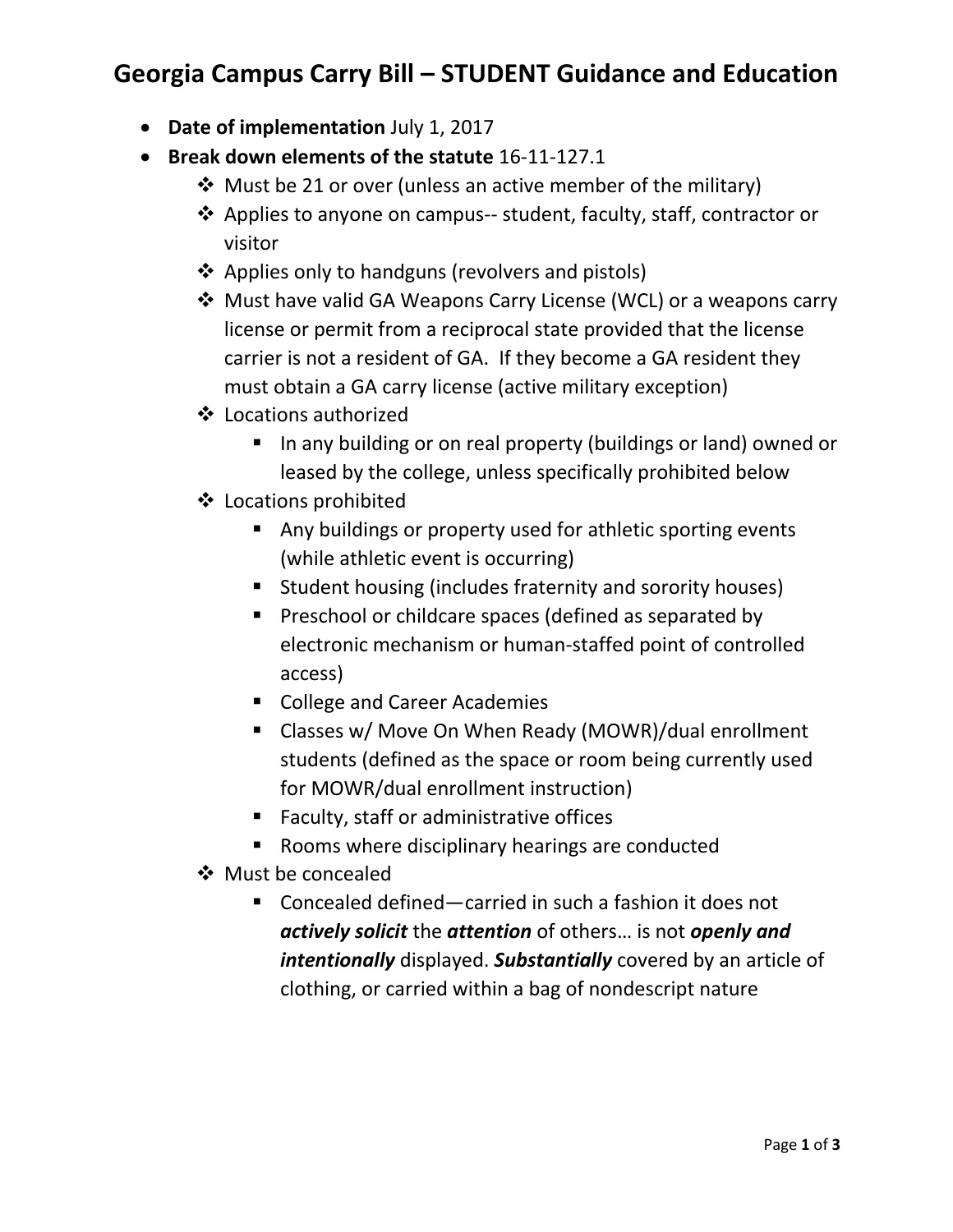# **Georgia Campus Carry Bill – STUDENT Guidance and Education**

### **Additional Points for Consideration:**

- **It is incumbent upon the weapons carry license holder to know the law and follow it at all times.**
- It is the responsibility of the license holder/gun owner to ensure that they have received gun safety training on proper loading, use and carry (including concealed carry) of a firearm. Colleges (including their police or security departments) will not provide firearms training to anyone other than employed sworn police officers.
- Active Shooter training is provided to all students and employees. In the event of an active shooter type occurrence, police will respond with the intent of locating and stopping the threat. *It is the responsibility of the licensed carrier to clearly identify themselves and immediately obey all instructions given by law enforcement.*

#### **Frequently Asked Questions:**

- 1. Where can weapons be secured when not being carried on campus by permit holder? The gun owner's vehicle. Schools *will not* provide weapons storage facilities.
- 2. How will anyone know whether a class has MOWR or dual enrollment students in it? It is incumbent upon the licensed carrier to determine when these conditions exist and not violate the law. Students may ask their fellow classmates if anyone is a dual enrollment, MOWR, or high school student, however, fellow students are *not required* to identify themselves as dual enrollment, MOWR or high school student.
- 3. What is penalty for violation? See OGCA 16-11-127.1. If the violator has a valid carry license, on first offense, the penalty is a misdemeanor and a \$25 fine. If the violator does not have a carry license the charge is a felony.
- 4. Can law enforcement ask to see weapon carry license at any time? Law enforcement may not detain an individual for the sole purpose of asking if they have a carry license or requesting to view it.
- 5. Must the permit be on your person while carrying? Yes